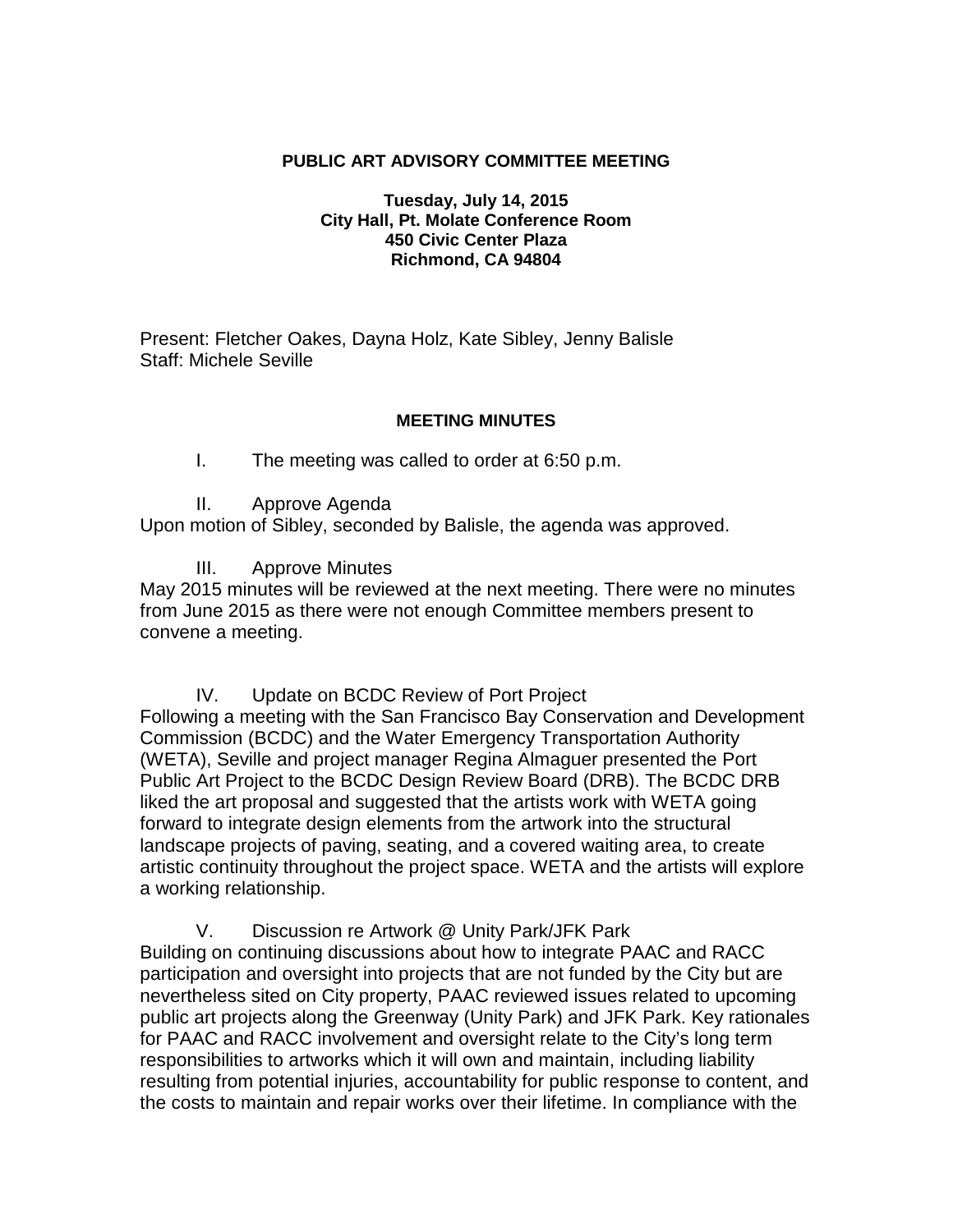City's Public Art Policies and Procedures, the PAAC and RACC will manage the Call for Artists and organize selection panels for the Greenway projects.

Regarding Greenway projects, the Friends of the Richmond Greenway's (FORG) art committee has identified approximately fifteen potential sites for public art projects. It's currently unknown how much money will be allocated for public art, so they are unable to determine the number and types of projects that will go forward. There was discussion around the potential conflict of interest during the artist selection process for FORG committee members who apply as artists.

# VI. Discussion re PAAC Member Recruitment

PAAC discussed the need for guided recruitment for new members, especially in identifying potential members in the fields of engineering and construction.

# VII. SF Mime Troupe Opportunity

The SF Mime Troupe will need food for 18 people by noon on the August 1 performance date. Discussion followed of where to poster for the event.

VIII. Update on Pre-Qualified Artists Pool

The project is now called the Artist Registry. Balisle and Seville will be working with Richmond Main Street to start a new art in windows program. Discussion of database options followed, identifying AC5 as a potential partner, a county arts organization that already maintains a database of artists and organizations.

## IX. Update on Public Art Inventory Photos

Holz will be working with Oakes on photos and inventory clean-up.

X. Update on Percent for Art in Private Development Seville will invite Vrenesia Teal of the Finance Department to an upcoming PAAC meeting to advise on wording for the proposed ordinance. Despite potential setbacks, PAAC is still committed to moving forward with the proposal.

## XI. Staff Report

- Measure U: With new financial developments in the City's budget, there will be no public art money allocated from Measure U funds.
- NPA Projects: Received a \$19,000 Community Development Block Grant (CDBG) for NPA projects, on top of \$65,000 we already have allocated.
- BART is working on art policy, including new art opportunities in Richmond.
- The Sister City Antonio Canet prints from Cuba have been appraised at \$80,000, and are now available to be loaned and insured.

## XII. Announcements

• Contra Costa Chorale performed at AT&T Park for the Opera in the Park program, and will be singing on August 8 at the Richmond Museum of History